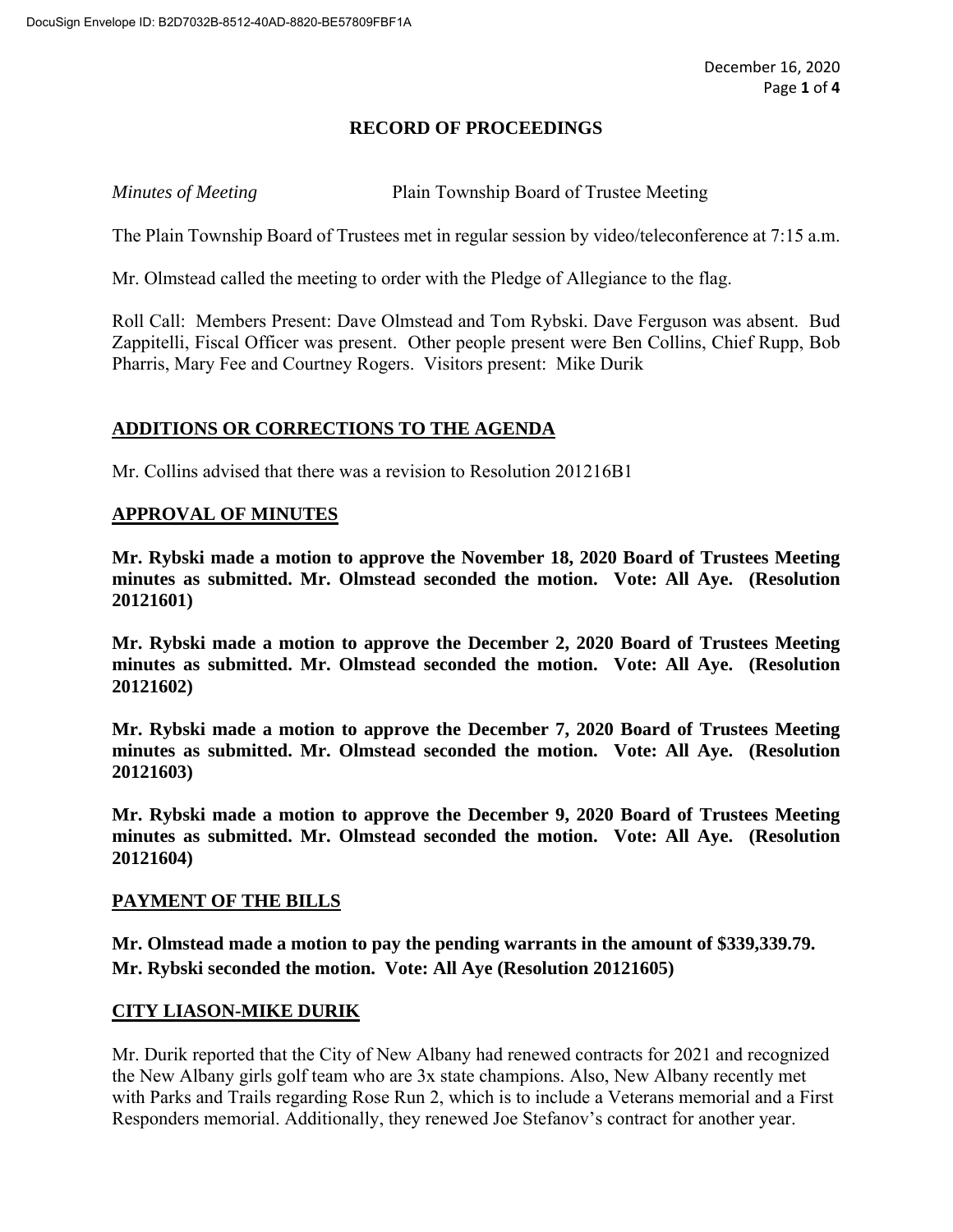Lastly, there was a recommendation for a Santa parade, similar to the July  $4<sup>th</sup>$  roving parade, that is moving forward this coming weekend.

# **ADMINISTRATOR**

Mr. Collins reported that the New Albany Inclusion, Diversity and Equity Advisory Committee met for the first time in the previous week. At least 90% employees continue to participate in the Wellness program. The 2021 meeting schedule has been revised as requested. Additionally, we are looking at moving the remaining CARES Act funding so we can use it for personnel expenses during the emergency period.

Concerns were expressed regarding a resident that continues to be an issue at the cemetery. New Albany Police has been asked to assist in issues with her. The resident continues to obstruct funerals, fuel delivery, etc. New Albany Police are to advise her of what will happen the next time she obstructs anything or refuses to move her vehicle.

Further, discussion ensued regarding a current tenant. The tenant has expressed that he does not feel that he is in a position to pay up his deferred rent at this time. In discussing this situation with legal counsel, there is the option of sending a letter indicating that rent is late and then thirty days later terminating the lease. Rent is currently set to increase January 2021 to \$2,900. Anticipation is that bankruptcy for this tenant will be proceeding. Furthermore, taxes have not yet been paid and are also due January 2021. Mr. Rybski suggested that we move forward on terminating the lease if no effort will be made by tenant.

**Mr. Olmstead made a motion to pass Resolution No. 201216A1. Be it resolved: Regular Board of Trustees meetings for 2021 will be held the first Wednesday of each month at 7:00 p.m. and the third Wednesday of each month at 7:15 a.m. except for the months of May, June and July when the first meeting of the month will be held on the first Tuesday of the month at 7:00 pm. The Board of Trustees may hold its meetings virtually as allowed by House Bill 404 and will indicate in the agenda when meetings will be held virtually. In person meetings will be held at the Plain Township fire station located at 9500 Johnstown Road, New Albany, Ohio 43054 unless otherwise noted.** 

**The organizational meeting of the Plain Township Board of Trustees will be held on January 6, 2021 at 7:00 p.m.** 

**Notice of special meetings will be posted at least 24 hours in advance on the township's website at www.plaintownship.org and at the township office at 45 Second Street, notifying the public of the time, place and purpose of the special meeting. The media will be notified of special meetings via email, telephone or fax – as requested. Notice of emergency meetings will be posted on the township website as soon as possible and notice will be sent via email to local media and any persons who have requested notice. Mr. Rybski seconded the motion. Vote: All Aye**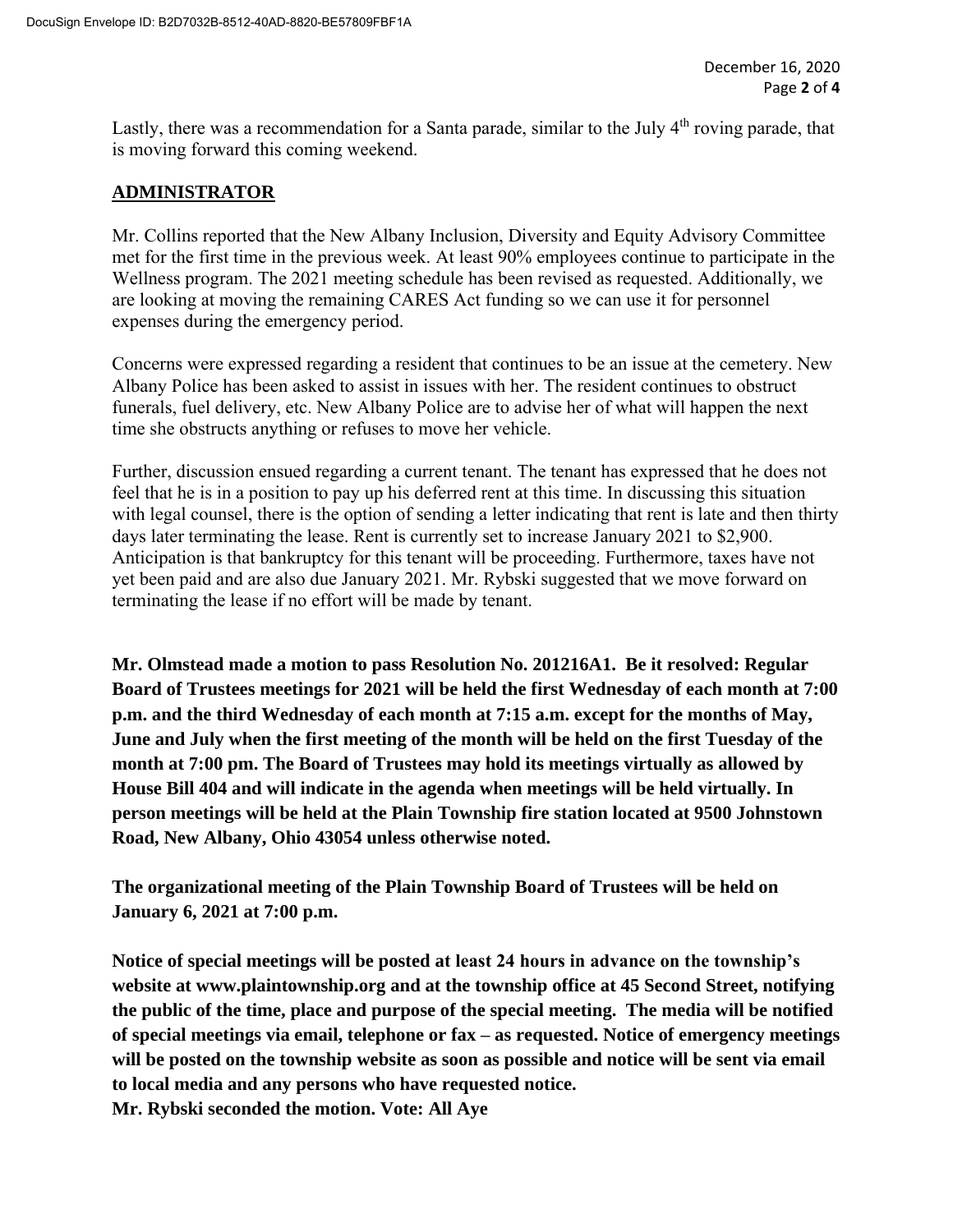**Mr. Olmstead made a motion to pass Resolution No. 201216A2 Be it resolved, that the Board of Trustees hereby approves an intergovernmental agreement with the Franklin Soil and Water Conservation District for the provision of technical and educational services for the calendar year 2021 as detailed in the attached agreement, in order to comply with the National Pollutant Discharge Elimination System permit then in effect, and authorizes the township administrator to execute this agreement for and on behalf of the Board of Trustees of Plain Township and to authorize payment to the Franklin Soil and Water Conservation District for the 2021 calendar year in the amount of \$2,060 to be paid out of fund 1000-110-53060 (General- Contractual Services). Mr. Rybski seconded the motion. Vote: All Aye**

# **ZONING**

Mr. Collins reported that there had been a couple of variance applications but otherwise zoning has been fairly quiet.

# **ROAD/ MAINTENANCE**

Mr. Pharris reported that since the last meeting, we have had seven funerals and have had to pick up roadkill a couple times. Englefield Oil is now open and is more conducive to getting trucks in for fuel. Additionally, we now have Wi-Fi at the pool.

# **FIRE DEPARTMENT**

Chief Rupp said there were 105 fire and EMS runs since the last Board of Trustees meeting. Chief Rupp reported that members had responded to a building collapse in Adams County. Additionally, one of the Assisted Living facilities is opening a COVID ward. The Fire Department has submitted a comparison fuel costs between Mansfield and Englefield and the cost savings appears to be substantial.

Our newest firefighter, Joe Petticrew will be starting January 3, 2021. We are also looking to fill the part-time position left open by Mr. Petticrew's hire. The other candidates interviewed for the full-time position are being considered to fill that part-time spot.

Recognitions will be done January 21, 2021.

**Mr. Olmstead made a motion to pass Resolution No. 201216F1. Be it resolved to elect Trustee Dave Olmstead and Trustee Tom Rybski to serve one year on the Volunteer Firefighters' Dependents Fund as board members. Trustee Dave Olmstead to serve as chairman. Also, to elect Bob Albright to serve as a citizen's representative. Chief Jack**